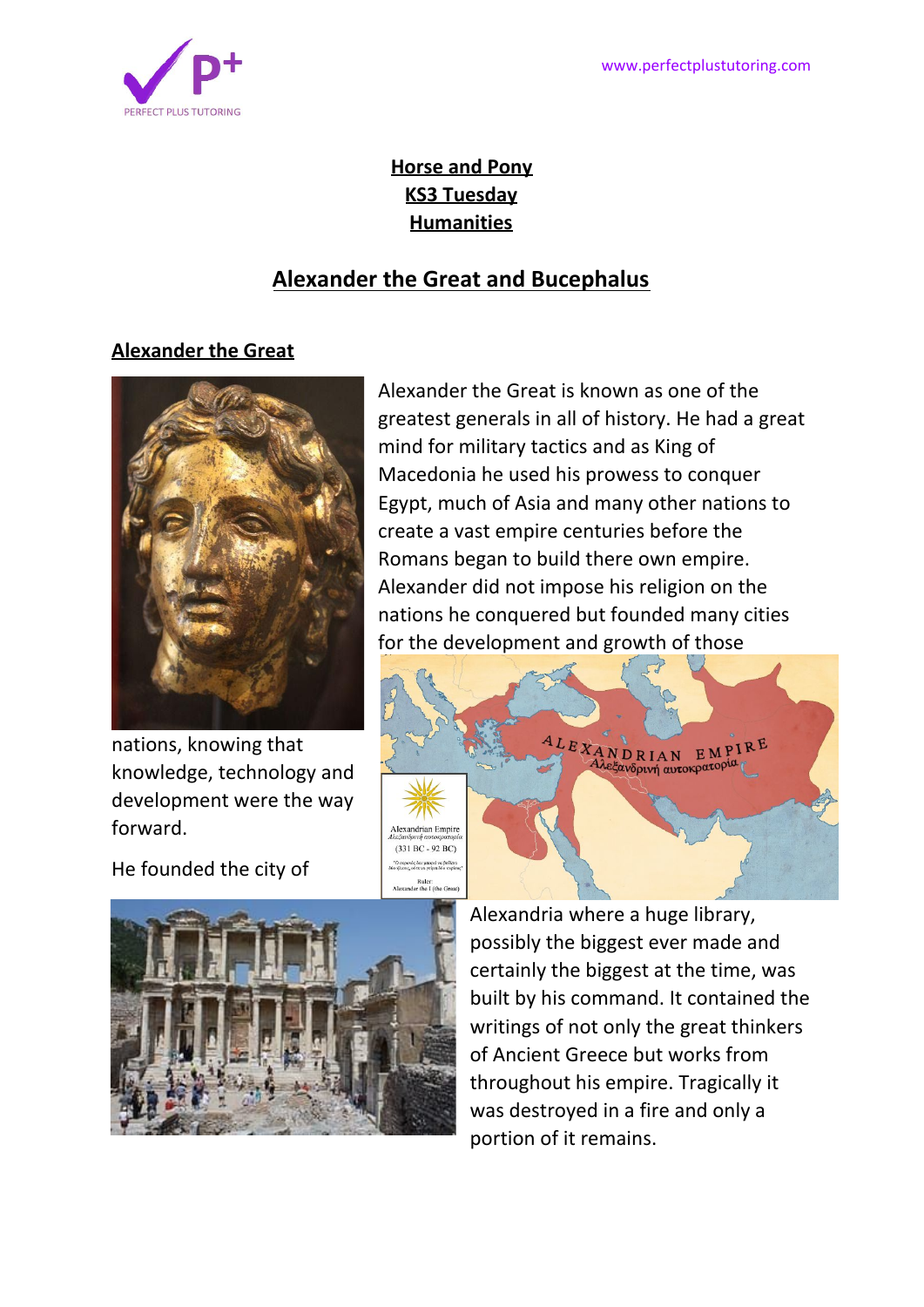

### **The Beginning**

Little is known about Alexander's childhood. He was born on 21 July 356 BC and was the son of King Philip II of Macedon. He became king upon his father's death in 336 BCE at the age of 20. When Alexander was young, he was taught to fight and ride, endure hardships such as forced marches, to read, write and to play the lyre. This tutelage would instil in Alexander a lifelong love of reading and music. At 14, Alexander began three years of study with the Greek philosopher Aristotle who he remained in

contact with throughout his life thereafter.

## **Bucephalus**

Initially, Bucephalus was brought to Macedon and presented to the king, Alexander's father, in 346 BCE by Philoneicus of Thessaly. With a price tag almost three times the norm (13 talents), the beautiful black horse stood taller than the normal Macedonian steed but was considered too wild and unmanageable, rearing up against anyone who came near him. Phillip ordered him led away.

11 year old Alexander sat in the audience with his mother Olympias watching the



spectacle before him. As the attendants tried to lead Bucephalus away, Alexander rose, calling them spineless. The young prince said, "What an excellent horse do they lose for want of address and boldness to manage him."



At first, Phillip ignored the challenge, but finally, he said to Alexander: "Do you reproach those who are older than yourself, as if you were better able to manage him than they." Alexander, ignoring his father remark, repeated his challenge and said he would pay for the horse if he, Alexander, were unable to tame him.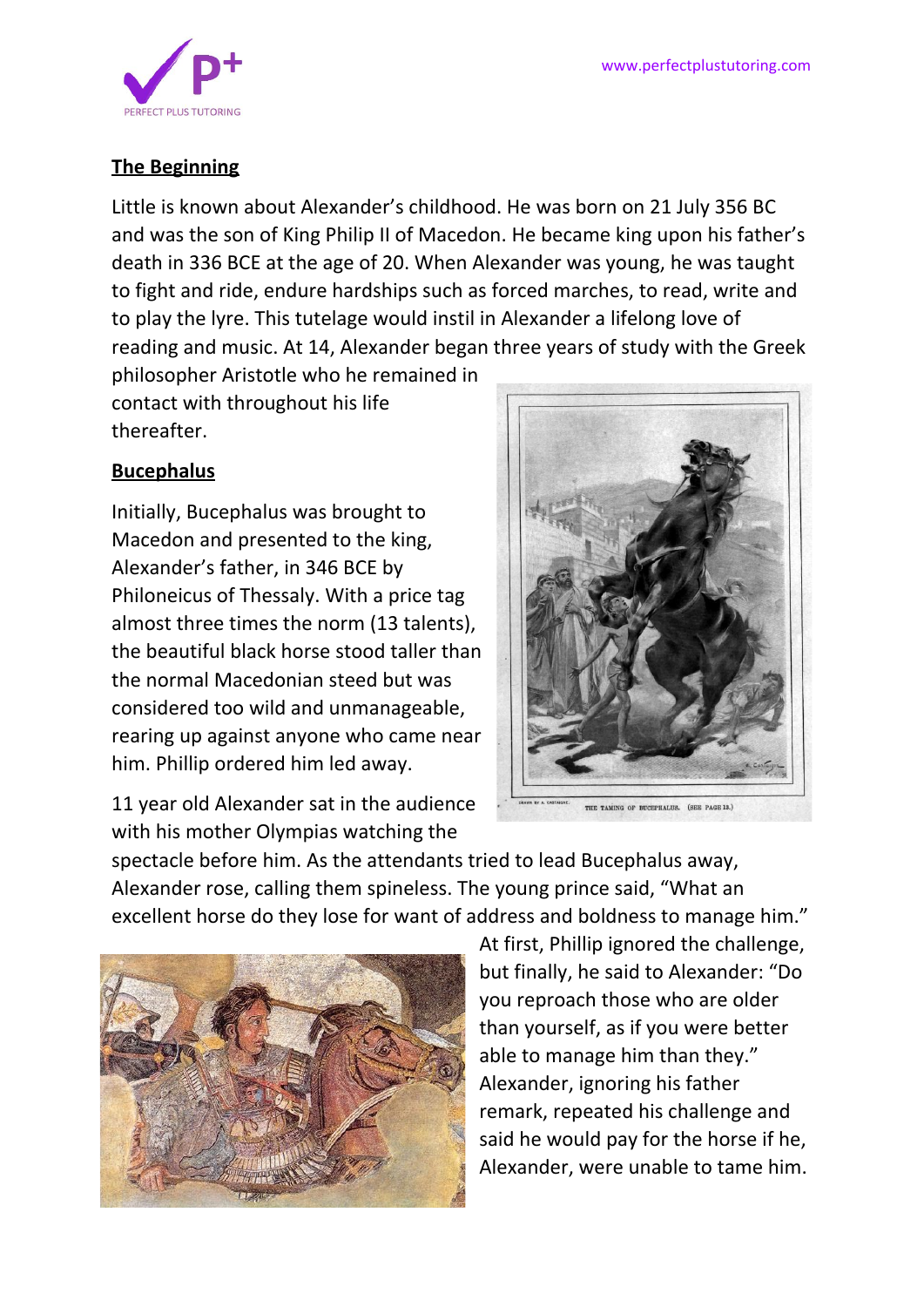

Amid wild laughter, Alexander approached the horse calmly. He had realised something the others had not - the horse was afraid of his own shadow. Turning Bucephalus toward the sun so his shadow was behind him and slowly taking the reins in his hand, Alexander mounted him. The laughter of the crowd turned to cheers as Alexander rode off.

According to Plutarch, as Alexander returned to the arena with Bucephalus and dismounted, Phillip said: "O my son look thee out a kingdom equal to and worthy of thyself, for Macedonia is too little for thee." Historians claim this taming of the wild Bucephalus was a turning point in the young prince's life.

# **The first Batman and Robin?**

Bucephalus and Alexander were inseparable; only Alexander could ride him, and indeed he did, into every battle from the conquest of the Greek city-states and Thebes through the Battle of Gaugamela and into India. After the final defeat of Darius III, Bucephalus was kidnapped while Alexander was away on

excursion. Upon returning and learning of the theft, Alexander promised to fell every tree, lay the countryside to waste, and slaughter every inhabitant in the region. The horse was soon returned along with a plea for mercy. Alexander founded a city in his beloved horse's memory and named it Bucephala.

Bucephalis was the loyal friend, sidekick and companion of



Alexander the Great and played a large role in the legend and life of the only man he ever permitted to ride him.

Put your knowledge to the test!...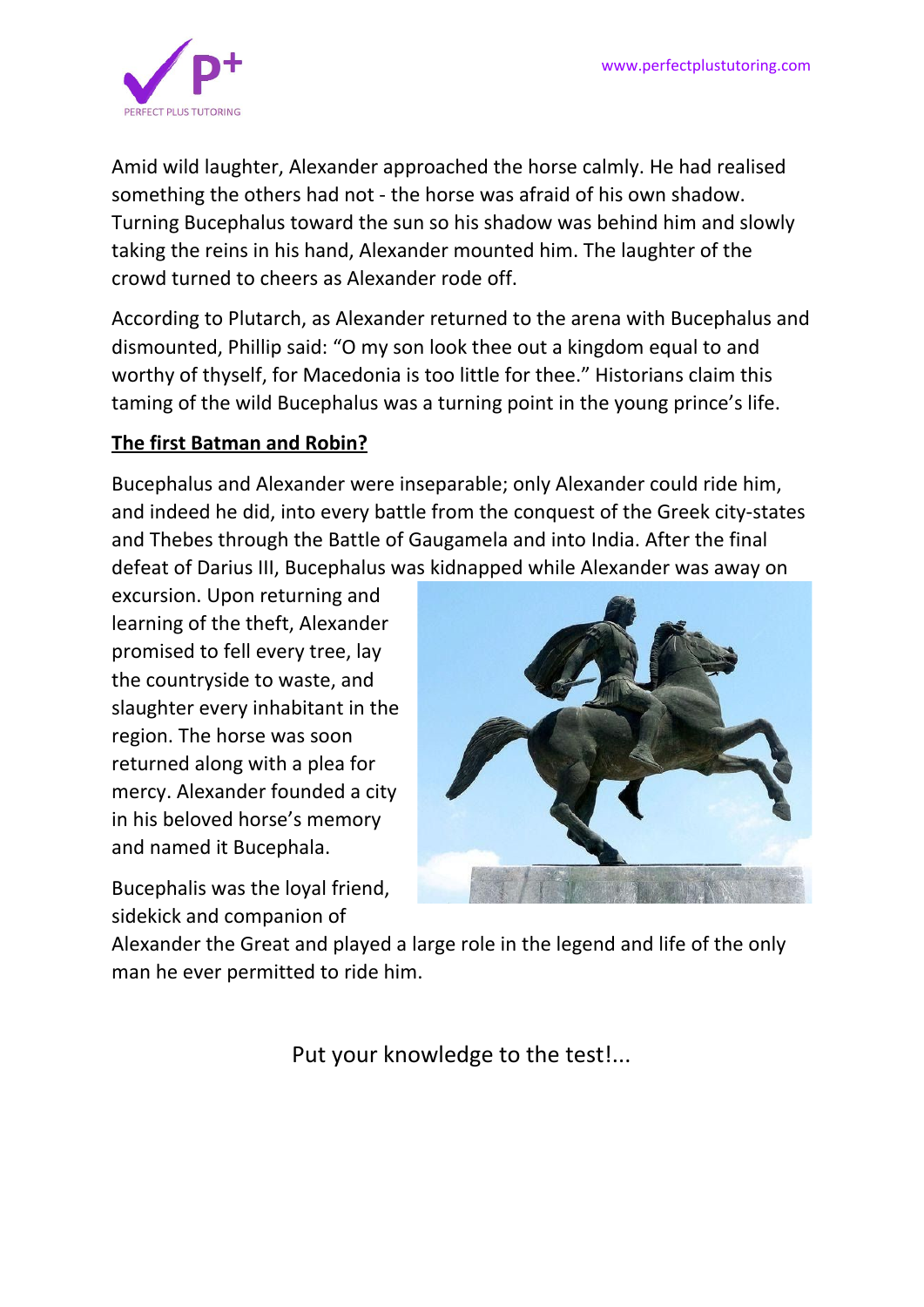

# **Alexander the Great Quiz**

Many of these questions are covered by the information above, but you may need to do your own research to get all of them right. How many can you get?

### **1) Who of the following philosophers taught Alexander?**

- a) Aristotle
- b) Plato
- c) Socrates
- d) Heraclitus

#### **2) What was Bucephalus?**

- a) Alexander's cat
- b) Alexander's dog
- c) Alexander's horse
- d) Alexander's parrot

#### **3) How old was Alexander when he became king?**

- a) 10 years
- b) 15 years
- c) 20 years
- d) 40 years

#### **4) Whose house was spared by Alexander when he destroyed Thebes?**

- a) Archimedes
- b) Homer
- c) Pindar
- d) Euclid

#### **5) Which knot was cut by Alexander?**

- a) Celtic Knot
- b) Constrictor Knot
- c) Gordian Knot
- d) Sailing Knot